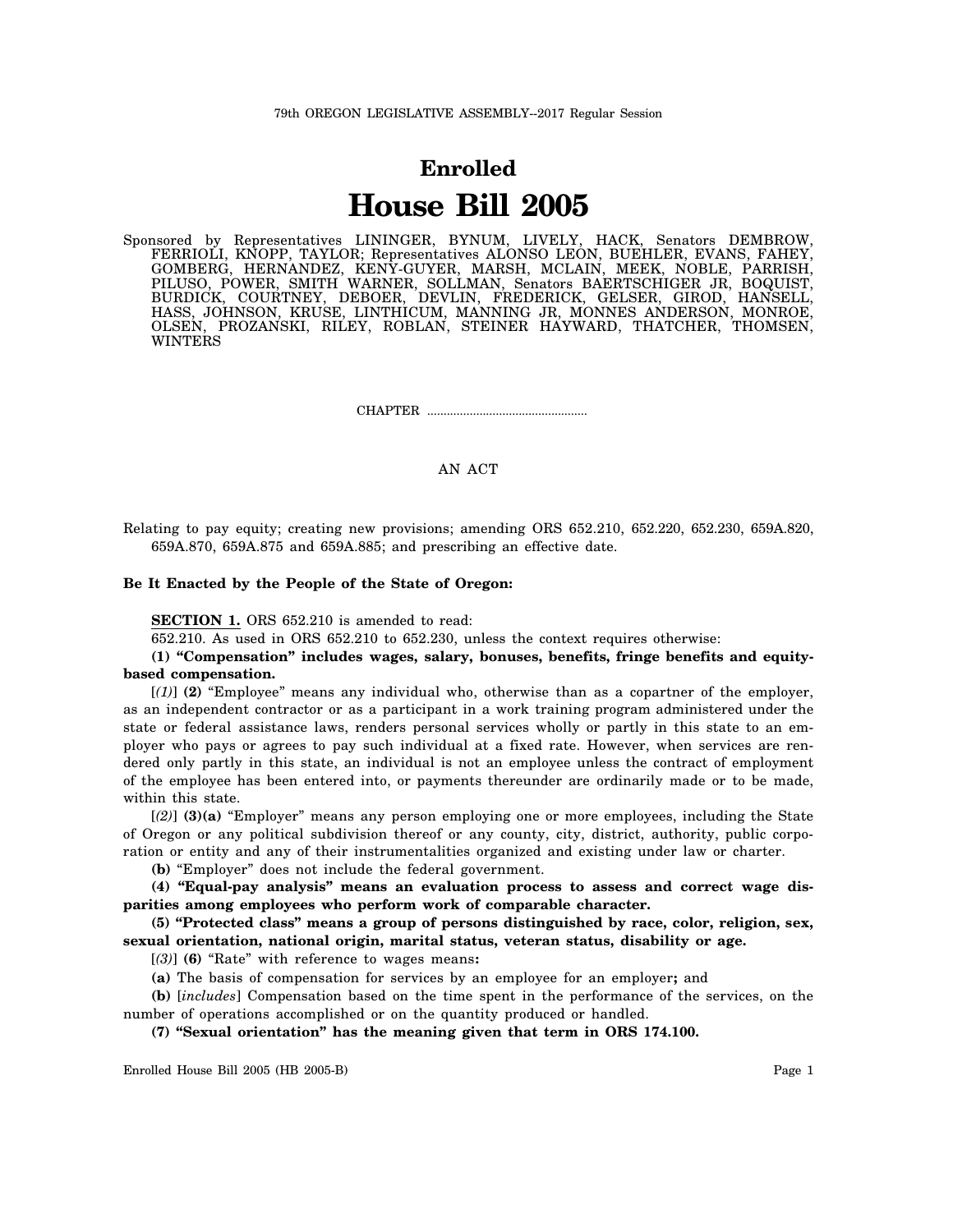[*(4)*] **(8)** "Unpaid wages" means the difference between the wages actually paid to an employee and the wages required under ORS 652.220 to be paid to the employee.

#### **(9) "Veteran status" means an individual is a veteran as defined in ORS 408.225.**

[*(5)*] **(10)** "Wages" means all compensation for performance of service by an employee for an employer, whether paid by the employer or another person, [*including*] **or paid in cash or any medium other than cash** [*cash value of all compensation paid in any medium other than cash*].

**(11) "Working conditions" includes work environment, hours, time of day, physical surroundings and potential hazards encountered by an employee.**

**(12) "Work of comparable character" means work that requires substantially similar knowledge, skill, effort, responsibility and working conditions in the performance of work, regardless of job description or job title.**

**SECTION 2.** ORS 652.220 is amended to read:

652.220. (1) [*No employer shall:*] **It is an unlawful employment practice under ORS chapter 659A for an employer to:**

(a) In any manner discriminate between [*the sexes*] **employees on the basis of a protected class** in the payment of wages **or other compensation** for work of comparable character[*, the performance of which requires comparable skills*].

(b) Pay wages **or other compensation** to any employee at a rate [*less*] **greater** than that at which the employer pays wages **or other compensation** to employees of [*the opposite sex*] **a protected class** for work of comparable character[*, the performance of which requires comparable skills*].

**(c) Screen job applicants based on current or past compensation.**

**(d) Determine compensation for a position based on current or past compensation of a prospective employee. This paragraph is not intended to prevent an employer from considering the compensation of a current employee of the employer during a transfer, move or hire of the employee to a new position with the same employer.**

[*(2) Subsection (1) of this section does not apply where:*]

[*(a) Payment is made pursuant to a seniority or merit system which does not discriminate on the basis of sex.*]

[*(b) A differential in wages between employees is based in good faith on factors other than sex.*]

**(2) Notwithstanding subsection (1) of this section, an employer may pay employees for work of comparable character at different compensation levels if all of the difference in compensation levels is based on a bona fide factor that is related to the position in question and is based on:**

**(a) A seniority system;**

**(b) A merit system;**

**(c) A system that measures earnings by quantity or quality of production, including piece-rate work;**

**(d) Workplace locations;**

**(e) Travel, if travel is necessary and regular for the employee;**

- **(f) Education;**
- **(g) Training;**
- **(h) Experience; or**

**(i) Any combination of the factors described in this subsection, if the combination of factors accounts for the entire compensation differential.**

(3) [*No employer shall*] **An employer may not** in any manner discriminate in the payment of wages **or other compensation** against any employee because the employee has filed a complaint **under ORS 659A.820 or** in a proceeding under ORS 652.210 to 652.230[*,*] **or 659A.885** or has testified, or is about to testify, or because the employer believes that the employee may testify, in any investigation or proceedings pursuant to ORS 652.210 to 652.230**, 659A.830 or 659A.885** or in a criminal action pursuant to ORS 652.210 to 652.230.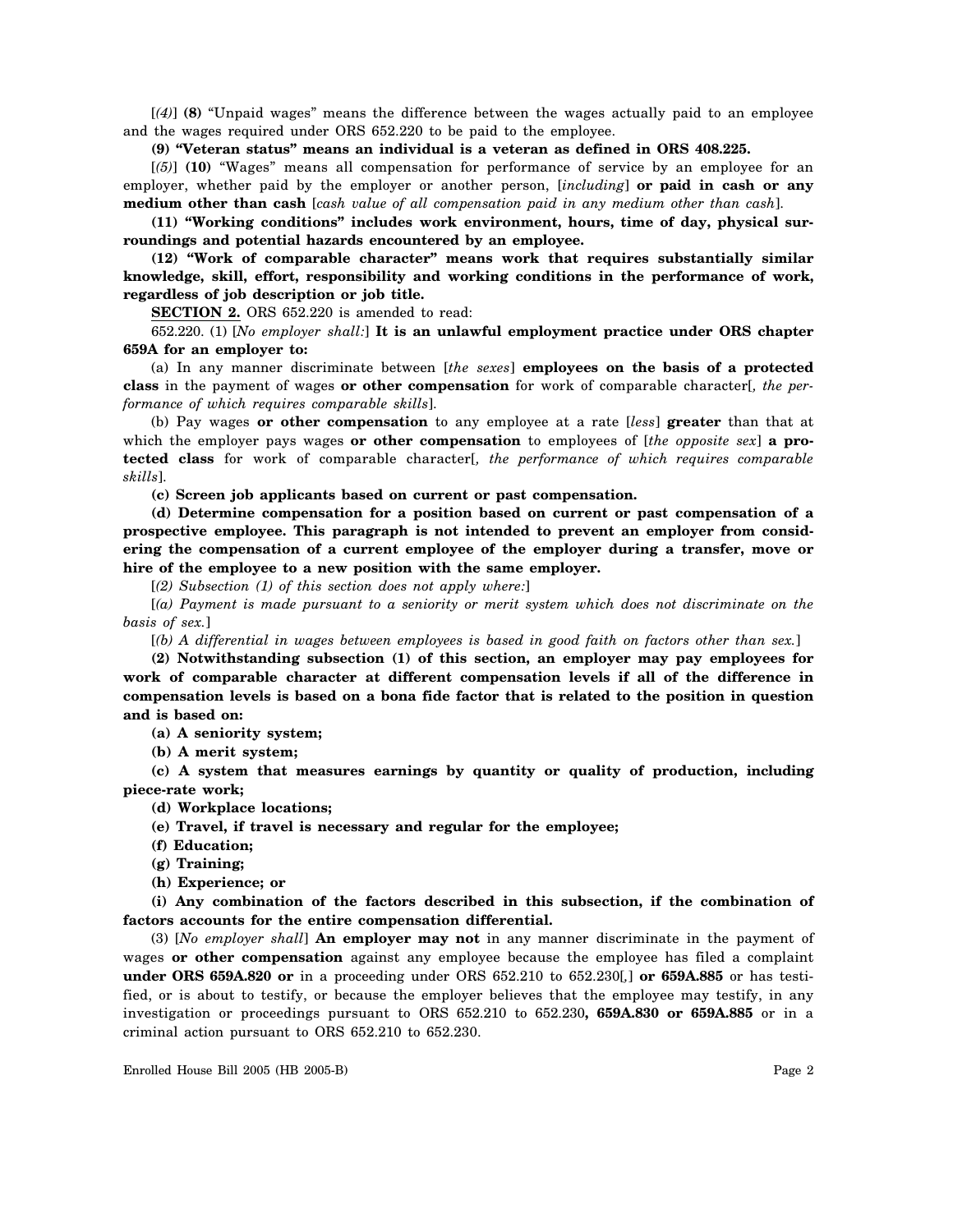**(4) An employer may not reduce the compensation level of an employee to comply with the provisions of this section.**

**(5) Amounts owed to an employee because of the failure of the employer to comply with the requirements of this section are unpaid wages.**

**(6) An employee who asserts a violation under this section may file a complaint with the Commissioner of the Bureau of Labor and Industries under ORS 659A.820, a civil action under ORS 652.230 or a civil action under 659A.885.**

**(7) An employer shall post a notice of the requirements of this section in every establishment where employees work. The Bureau of Labor and Industries shall make available to employers a template that meets the required notice provisions of this section.**

**SECTION 3.** ORS 652.230 is amended to read:

652.230. (1) Any employee whose compensation is at a rate that is in violation of ORS 652.220 shall have a right of action against the employer for the recovery of:

(a) The amount of the unpaid wages to which the employee is entitled for the one year period preceding the commencement of the action; and

(b) An additional amount as liquidated damages equal to the amount referred to in paragraph (a) of this subsection.

(2) The court shall award reasonable attorney fees to the prevailing plaintiff in an action under this section. The court may award reasonable attorney fees and expert witness fees incurred by a defendant who prevails in the action if the court determines that the plaintiff had no objectively reasonable basis for asserting a claim or no objectively reasonable basis for appealing an adverse decision of a trial court.

(3) The action for the unpaid wages and liquidated damages may be maintained by one or more employees on behalf of themselves or other employees similarly situated.

(4) No agreement for compensation at a rate less than the rate to which such employee is entitled under ORS 652.210 to 652.230 is a defense to any action under ORS 652.210 to 652.230.

**(5) For the purpose of time limitations, a compensation practice that is unlawful under ORS 652.220 occurs each time compensation is paid pursuant to a discriminatory compensation decision or other practice.**

**(6) An action under this section alleging a violation of ORS 652.220 must be commenced within one year after the occurrence of the unlawful practice.**

**(7) Notwithstanding ORS 30.275 (2)(b), notice of claim against a public body under ORS 652.220 must be given within 300 days of discovery of the alleged loss or injury.**

**SECTION 4. It is an unlawful practice under ORS chapter 659A for an employer or prospective employer to seek the salary history of an applicant or employee from the applicant or employee or a current or former employer of the applicant or employee. This section is not intended to prevent an employer from requesting from a prospective employee written authorization to confirm prior compensation after the employer makes an offer of employment to the prospective employee that includes an amount of compensation.**

**SECTION 5.** ORS 659A.820 is amended to read:

659A.820. (1) As used in this section, for purposes of a complaint alleging an unlawful practice under ORS 659A.145 or 659A.421 or discrimination under federal housing law, [*"aggrieved person"*] **"person claiming to be aggrieved by an unlawful practice"** includes**, but is not limited to,** a person who believes that the person:

(a) Has been injured by an unlawful practice **under ORS 659A.145 or 659A.421** or **a** discriminatory housing practice; or

(b) Will be injured by an unlawful practice **under ORS 659A.145 or 659A.421** or **a** discriminatory housing practice that is about to occur.

(2) Any person claiming to be aggrieved by an [*alleged*] unlawful practice may file with the Commissioner of the Bureau of Labor and Industries a verified written complaint that states the name and address of the person alleged to have committed the unlawful practice. The complaint must be signed by the complainant. The complaint must set forth the acts or omissions alleged to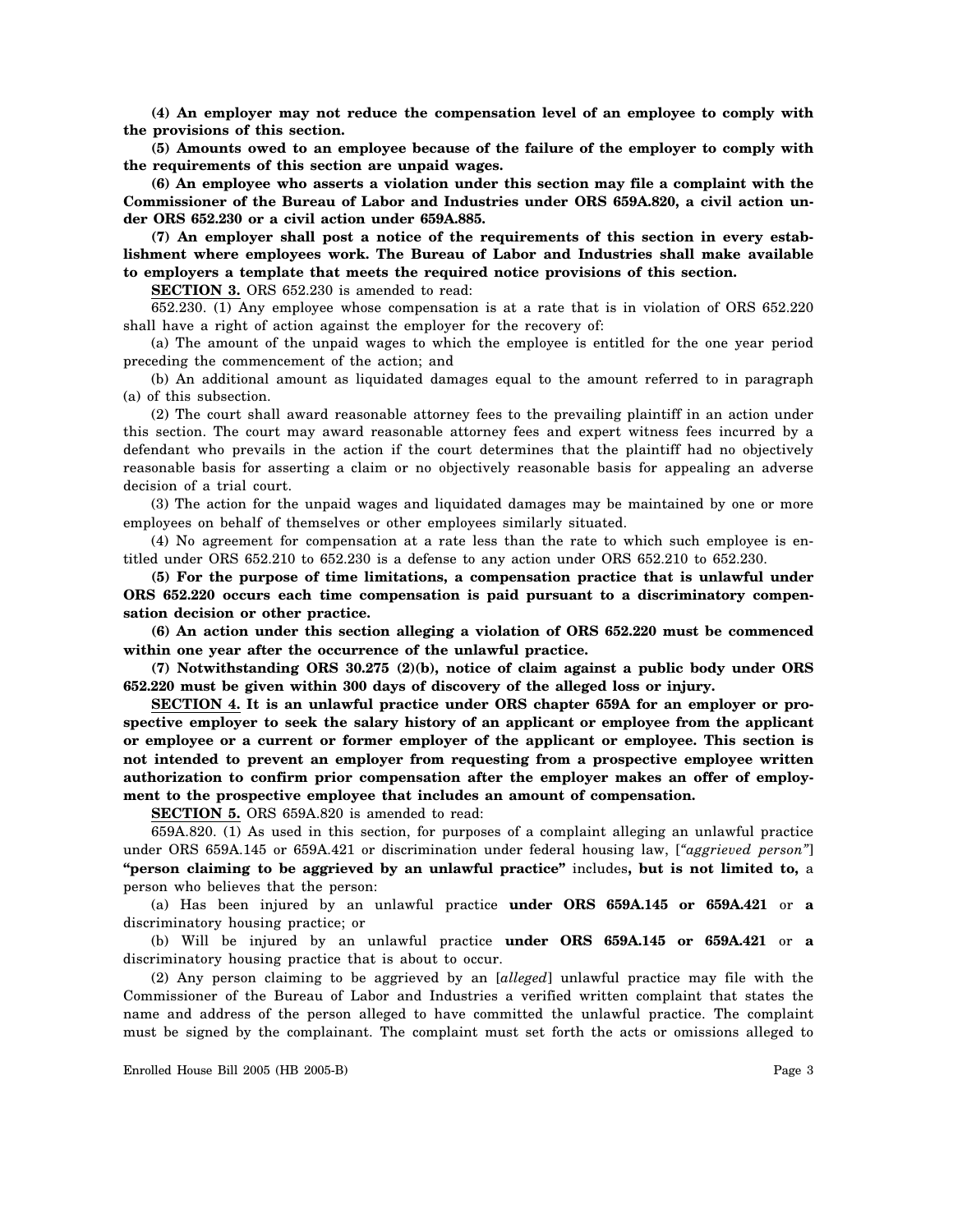be an unlawful practice. The complainant may be required to set forth in the complaint such other information as the commissioner may require. Except as provided in ORS 654.062, a complaint under this section must be filed no later than one year after the alleged unlawful practice.

(3)(a) Except as provided in paragraph (b) of this subsection, a complaint may not be filed under this section if a civil action has been commenced in state or federal court alleging the same matters.

(b) The prohibition described in paragraph (a) of this subsection does not apply to a complaint alleging an unlawful practice under ORS 659A.145 or 659A.421 or alleging discrimination under federal housing law.

(4) If an employer has one or more employees who refuse or threaten to refuse to abide by the provisions of this chapter or to cooperate in carrying out the purposes of this chapter, the employer may file with the commissioner a verified complaint requesting assistance by conciliation or other remedial action.

(5) Except as provided in subsection (6) of this section, the commissioner shall notify the person against whom a complaint is made within 30 days of the filing of the complaint. The commissioner shall include in the notice the date, place and circumstances of the alleged unlawful practice.

(6) The commissioner shall notify the person against whom a complaint alleging an unlawful practice under ORS 659A.145 or 659A.421 or discrimination under federal housing law is made within 10 days of the filing of the complaint. The commissioner shall include in the notice:

(a) The date, place and circumstances of the alleged unlawful practice; and

(b) A statement that the person against whom the complaint is made may file an answer to the complaint.

**SECTION 6.** ORS 659A.870 is amended to read:

659A.870. (1) Except as provided in this section, the filing of a civil action by a person in circuit court pursuant to ORS 659A.885, or in federal district court under applicable federal law, waives the right of the person to file a complaint with the Commissioner of the Bureau of Labor and Industries under ORS 659A.820 with respect to the matters alleged in the civil action.

(2) The filing of a complaint under ORS 659A.820 is not a condition precedent to the filing of any civil action.

(3) If a person files a civil action alleging an unlawful practice under ORS 659A.145 or 659A.421 or discrimination under federal housing law, the filing does not constitute an election of remedies or a waiver of the right of the person to file a complaint with the commissioner under ORS 659A.820, but the commissioner shall dismiss the complaint upon the commencement of a trial in the civil action.

**(4) If a person files a complaint under ORS 659A.820 alleging a violation of ORS 652.220 and the commissioner issues a final order in favor of the complainant, the commissioner shall require the employer to pay an award of back pay for the lesser of:**

**(a) The two-year period immediately preceding the filing of the complaint plus the period of time commencing with the date on which the complaint is filed and ending on the date on which the commissioner issued the order; or**

**(b) The period of time the complainant was subject to an unlawful wage differential by the employer plus the period of time commencing with the date on which the complaint is filed and ending on the date on which the commissioner issued the order.**

 $[(4)(a)]$  **(5)(a)** The filing of a complaint under ORS 659A.820 by a person alleging an unlawful practice under ORS 659A.145 or 659A.421 or discrimination under federal housing law does not constitute an election of remedies or a waiver of the right of the person to file a civil action with respect to the same matters, but a civil action may not be filed after a hearing officer has commenced a hearing on the record under this chapter with respect to the allegations of the complaint.

(b) A respondent or complainant named in a complaint filed under ORS 659A.820 or 659A.825 alleging an unlawful practice under ORS 659A.145 or 659A.421 or discrimination under federal housing law may elect to have the matter heard in circuit court under ORS 659A.885. The election must be made in writing and received by the commissioner within 20 days after service of formal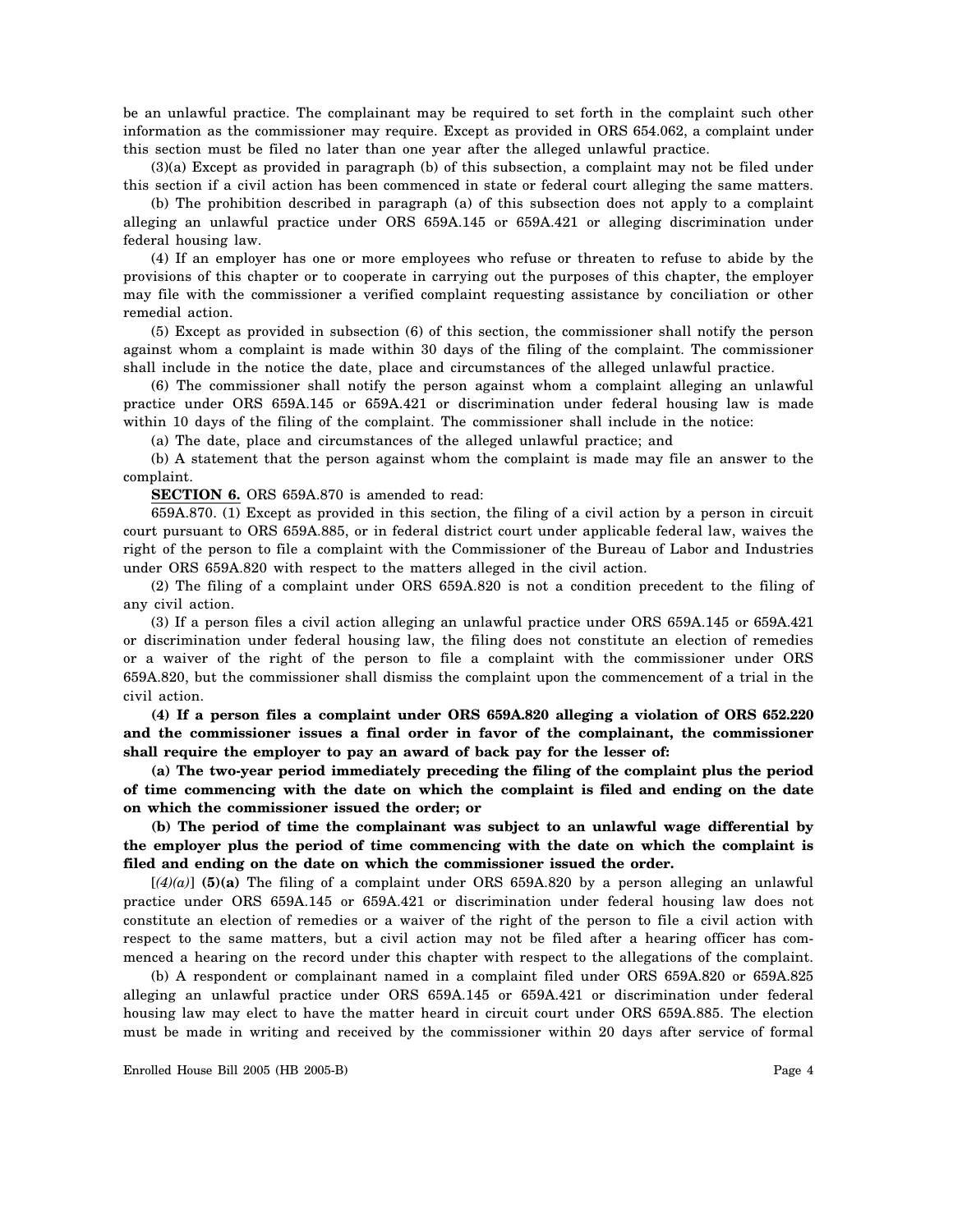charges under ORS 659A.845. If the respondent or the complainant makes the election, the commissioner may pursue the matter in court on behalf of the complainant at no cost to the complainant.

(c) If the Attorney General or the commissioner files a complaint under ORS 659A.825, the Attorney General or the commissioner may elect to have the matter heard in circuit court under ORS 659A.885.

(d) If the respondent, the complainant, the Attorney General or the commissioner do not elect to have the matter heard in circuit court, the commissioner may conduct a hearing on the formal charges under ORS 659A.850.

[*(5)*] **(6)** A person who has filed a complaint under ORS 659A.820 need not receive a 90-day notice under ORS 659A.880 before commencing a civil action that is based on the same matters alleged in the complaint filed with the commissioner.

[*(6)*] **(7)** Except as provided in subsections (3) and [*(4)*] **(5)** of this section, this section does not limit or alter in any way the authority or power of the commissioner, or limit or alter in any way any of the rights of an individual complainant, until and unless the complainant commences a civil action.

**SECTION 7.** ORS 659A.870, as amended by section 5, chapter 609, Oregon Laws 2015, is amended to read:

659A.870. (1) Except as provided in this section, the filing of a civil action by a person in circuit court pursuant to ORS 659A.885, or in federal district court under applicable federal law, waives the right of the person to file a complaint with the Commissioner of the Bureau of Labor and Industries under ORS 659A.820 with respect to the matters alleged in the civil action.

(2) The filing of a complaint under ORS 659A.820 is not a condition precedent to the filing of any civil action.

(3) If a person files a civil action alleging an unlawful practice under ORS 659A.145 or 659A.421 or discrimination under federal housing law, the filing does not constitute an election of remedies or a waiver of the right of the person to file a complaint with the commissioner under ORS 659A.820, but the commissioner shall dismiss the complaint upon the commencement of a trial in the civil action.

**(4) If a person files a complaint under ORS 659A.820 alleging a violation of ORS 652.220 and the commissioner issues a final order in favor of the complainant, the commissioner shall require the employer to pay an award of back pay for the lesser of:**

**(a) The two-year period immediately preceding the filing of the complaint plus the period of time commencing with the date on which the complaint is filed and ending on the date on which the commissioner issued the order; or**

**(b) The period of time the complainant was subject to an unlawful wage differential by the employer plus the period of time commencing with the date on which the complaint is filed and ending on the date on which the commissioner issued the order.**

 $[(4)(a)]$  (5)(a) The filing of a complaint under ORS 659A.820 by a person alleging an unlawful practice under ORS 659A.145 or 659A.421 or discrimination under federal housing law does not constitute an election of remedies or a waiver of the right of the person to file a civil action with respect to the same matters, but a civil action may not be filed after a hearing officer has commenced a hearing on the record under this chapter with respect to the allegations of the complaint.

(b) A respondent or complainant named in a complaint filed under ORS 659A.820 or 659A.825 alleging an unlawful practice under ORS 659A.145 or 659A.421 or discrimination under federal housing law may elect to have the matter heard in circuit court under ORS 659A.885. The election must be made in writing and received by the commissioner within 20 days after service of formal charges under ORS 659A.845. If the respondent or the complainant makes the election, the commissioner shall pursue the matter in court on behalf of the complainant at no cost to the complainant.

(c) If the Attorney General or the commissioner files a complaint under ORS 659A.825, the Attorney General or the commissioner may elect to have the matter heard in circuit court under ORS 659A.885.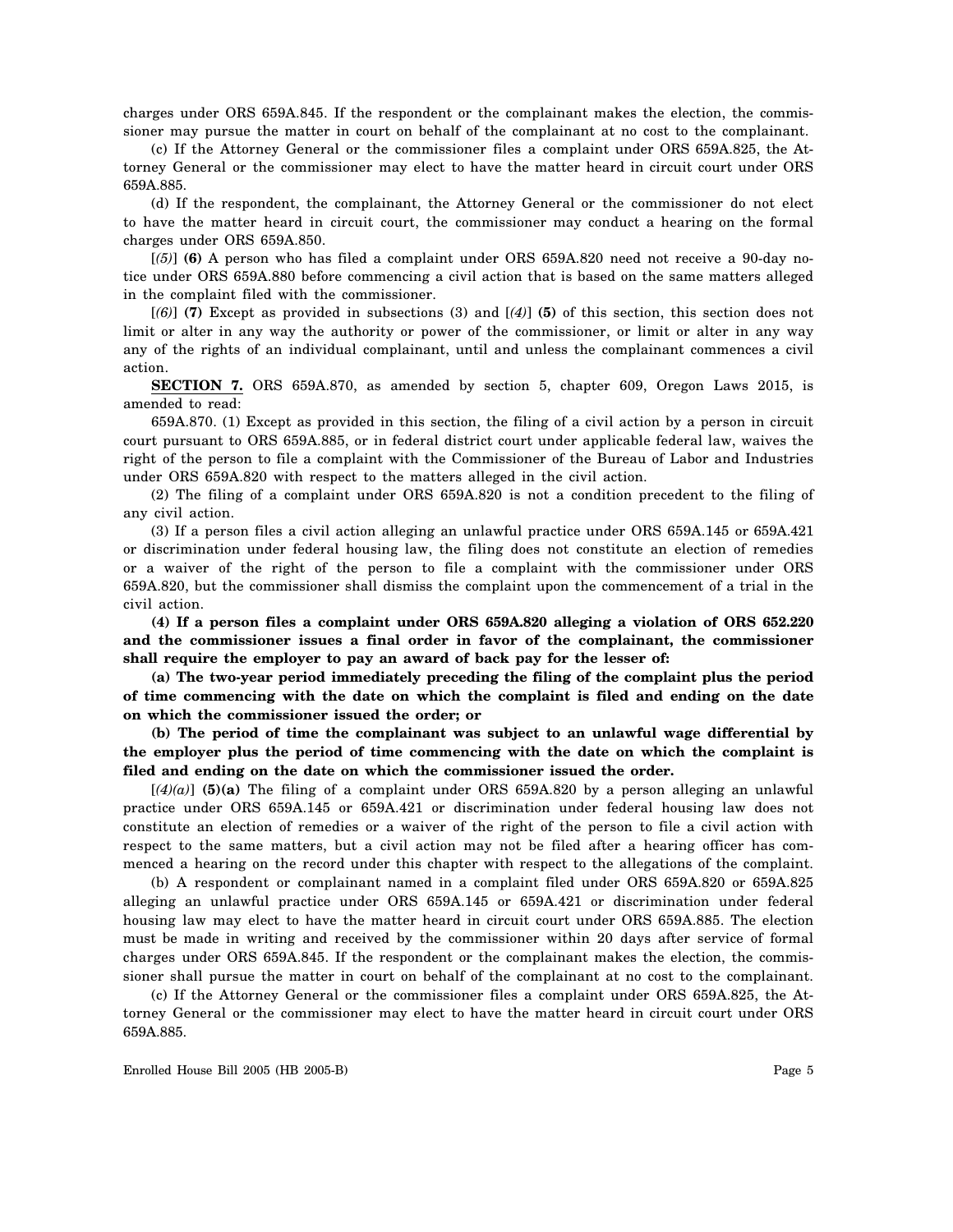(d) If the respondent, the complainant, the Attorney General or the commissioner do not elect to have the matter heard in circuit court, the commissioner may conduct a hearing on the formal charges under ORS 659A.850.

[*(5)*] **(6)** A person who has filed a complaint under ORS 659A.820 need not receive a 90-day notice under ORS 659A.880 before commencing a civil action that is based on the same matters alleged in the complaint filed with the commissioner.

[*(6)*] **(7)** Except as provided in subsections (3) and [*(4)*] **(5)** of this section, this section does not limit or alter in any way the authority or power of the commissioner, or limit or alter in any way any of the rights of an individual complainant, until and unless the complainant commences a civil action.

**SECTION 8.** ORS 659A.875 is amended to read:

659A.875. (1) Except as provided in subsection (2) of this section, a civil action under ORS 659A.885 alleging an unlawful employment practice must be commenced within one year after the occurrence of the unlawful employment practice unless a complaint has been timely filed under ORS 659A.820.

(2) A person who has filed a complaint under ORS 659A.820 must commence a civil action under ORS 659A.885 within 90 days after a 90-day notice is mailed to the complainant under ORS 659A.880. This subsection does not apply to a complainant alleging an unlawful practice under ORS 659A.145 or 659A.421 or discrimination under federal housing law.

(3) A civil action alleging a violation of ORS 659A.145 or 659A.421 must be commenced not later than two years after the occurrence or the termination of the unlawful practice, or within two years after the breach of any settlement agreement entered into under ORS 659A.840, whichever occurs last. The two-year period shall not include any time during which an administrative proceeding was pending with respect to the unlawful practice.

(4) A civil action under ORS 659A.885 alleging an unlawful practice in violation of ORS 659A.403 or 659A.406 must be commenced within one year of the occurrence of the unlawful practice.

(5) The notice of claim required under ORS 30.275 must be given in any civil action under ORS 659A.885 against a public body, as defined in ORS 30.260, or any officer, employee or agent of a public body as defined in ORS 30.260.

(6) Notwithstanding ORS 30.275 (9), a civil action under ORS 659A.885 against a public body, as defined in ORS 30.260, or any officer, employee or agent of a public body as defined in ORS 30.260, based on an unlawful employment practice must be commenced within one year after the occurrence of the unlawful employment practice unless a complaint has been timely filed under ORS 659A.820.

**(7) For the purpose of time limitations, a compensation practice that is unlawful under ORS 652.220 occurs each time compensation is paid under a discriminatory compensation decision or other practice.**

**(8) Notwithstanding ORS 30.275 (2)(b), notice of claim against a public body under ORS 652.220 or 659A.355 must be given within 300 days of discovery of the alleged loss or injury.**

**SECTION 9.** ORS 659A.885, as amended by section 5, chapter 73, Oregon Laws 2016, is amended to read:

659A.885. (1) Any person claiming to be aggrieved by an unlawful practice specified in subsection (2) of this section may file a civil action in circuit court. In any action under this subsection, the court may order injunctive relief and any other equitable relief that may be appropriate, including but not limited to reinstatement or the hiring of employees with or without back pay. A court may order back pay in an action under this subsection only for the two-year period immediately preceding the filing of a complaint under ORS 659A.820 with the Commissioner of the Bureau of Labor and Industries, or if a complaint was not filed before the action was commenced, the twoyear period immediately preceding the filing of the action. In any action under this subsection, the court may allow the prevailing party costs and reasonable attorney fees at trial and on appeal. Except as provided in subsection (3) of this section: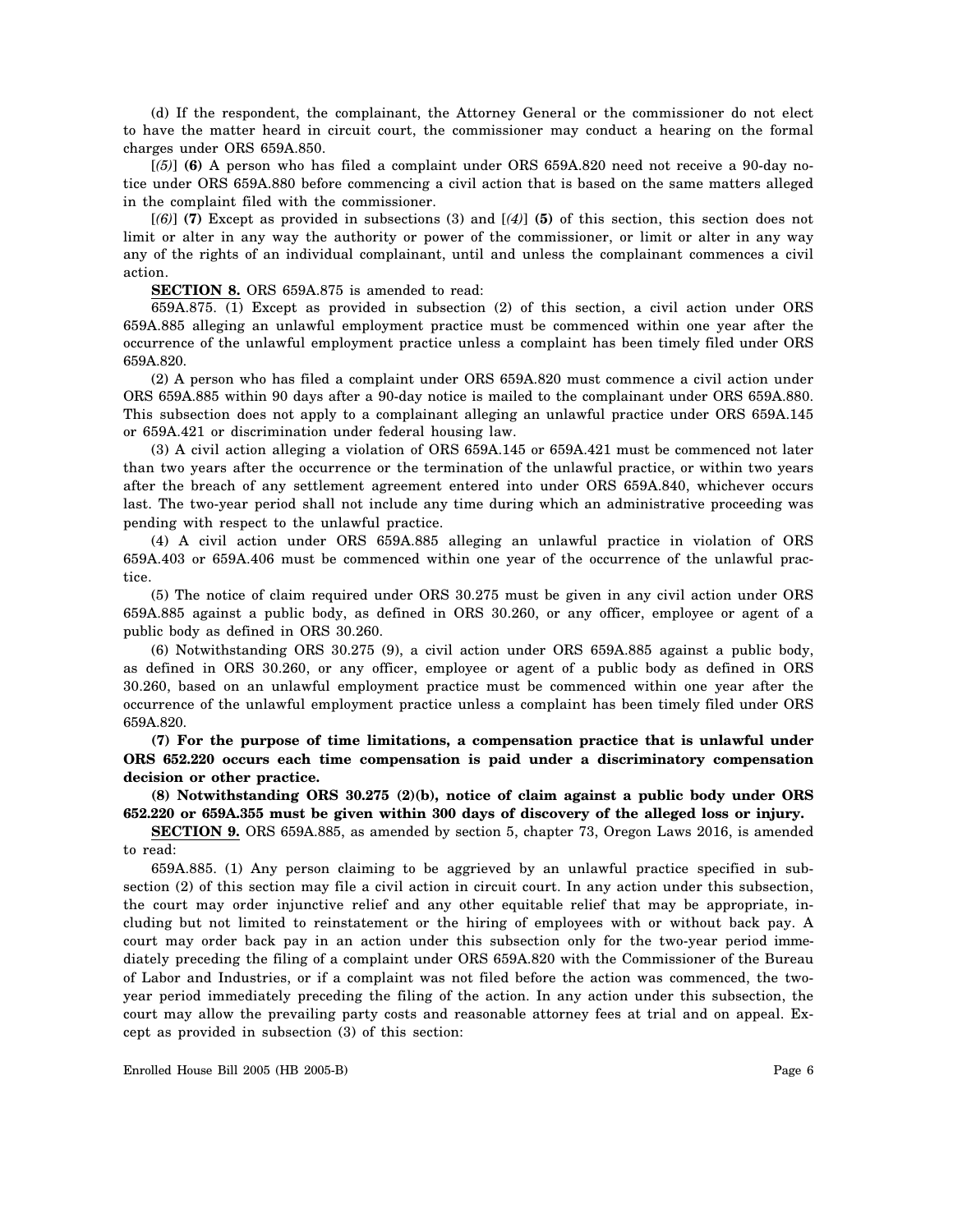(a) The judge shall determine the facts in an action under this subsection; and

(b) Upon any appeal of a judgment in an action under this subsection, the appellate court shall review the judgment pursuant to the standard established by ORS 19.415 (3).

(2) An action may be brought under subsection (1) of this section alleging a violation of ORS 10.090, 10.092, 25.337, 25.424, 171.120, 408.230, 408.237 (2), 475B.233, 476.574, **652.220,** 652.355, 653.060, 653.601 to 653.661, 659.852, 659A.030, 659A.040, 659A.043, 659A.046, 659A.063, 659A.069, 659A.082, 659A.088, 659A.103 to 659A.145, 659A.150 to 659A.186, 659A.194, 659A.199, 659A.203, 659A.218, 659A.228, 659A.230, 659A.233, 659A.236, 659A.250 to 659A.262, 659A.277, 659A.290, 659A.300, 659A.306, 659A.309, 659A.315, 659A.318, 659A.320, 659A.355, 659A.421, 653.547 or 653.549.

(3) In any action under subsection (1) of this section alleging a violation of ORS 25.337, 25.424, **652.220, 652.355,** 659.852, 659A.030, 659A.040, 659A.043, 659A.046, 659A.069, 659A.082, 659A.103 to 659A.145, 659A.199, 659A.203, 659A.228, 659A.230, 659A.250 to 659A.262, 659A.290, 659A.318, **659A.355,** 659A.421, 653.547 or 653.549:

(a) The court may award, in addition to the relief authorized under subsection (1) of this section, compensatory damages or \$200, whichever is greater, and punitive damages;

(b) At the request of any party, the action shall be tried to a jury;

(c) Upon appeal of any judgment finding a violation, the appellate court shall review the judgment pursuant to the standard established by ORS 19.415 (1); and

(d) Any attorney fee agreement shall be subject to approval by the court.

**(4) Notwithstanding ORS 31.730, in an action under subsection (1) of this section alleging a violation of ORS 652.220, the court may award punitive damages if:**

**(a) It is proved by clear and convincing evidence that an employer has engaged in fraud, acted with malice or acted with willful and wanton misconduct; or**

**(b) An employer was previously adjudicated in a proceeding under this section or under ORS 659A.850 for a violation of ORS 652.220.**

[*(4)*] **(5)** In any action under subsection (1) of this section alleging a violation of ORS [*652.355 or*] 653.060, the court may award, in addition to the relief authorized under subsection (1) of this section, compensatory damages or \$200, whichever is greater.

[*(5)*] **(6)** In any action under subsection (1) of this section alleging a violation of ORS 171.120, 476.574 or 659A.218, the court may award, in addition to the relief authorized under subsection (1) of this section, compensatory damages or \$250, whichever is greater.

[*(6)*] **(7)** In any action under subsection (1) of this section alleging a violation of ORS 10.090 or 10.092, the court may award, in addition to the relief authorized under subsection (1) of this section, a civil penalty in the amount of \$720.

[*(7)*] **(8)** Any individual against whom any distinction, discrimination or restriction on account of race, color, religion, sex, sexual orientation, national origin, marital status or age, if the individual is 18 years of age or older, has been made by any place of public accommodation, as defined in ORS 659A.400, by any employee or person acting on behalf of the place or by any person aiding or abetting the place or person in violation of ORS 659A.406 may bring an action against the operator or manager of the place, the employee or person acting on behalf of the place or the aider or abettor of the place or person. Notwithstanding subsection (1) of this section, in an action under this subsection:

(a) The court may award, in addition to the relief authorized under subsection (1) of this section, compensatory and punitive damages;

(b) The operator or manager of the place of public accommodation, the employee or person acting on behalf of the place, and any aider or abettor shall be jointly and severally liable for all damages awarded in the action;

(c) At the request of any party, the action shall be tried to a jury;

(d) The court shall award reasonable attorney fees to a prevailing plaintiff;

(e) The court may award reasonable attorney fees and expert witness fees incurred by a defendant who prevails only if the court determines that the plaintiff had no objectively reasonable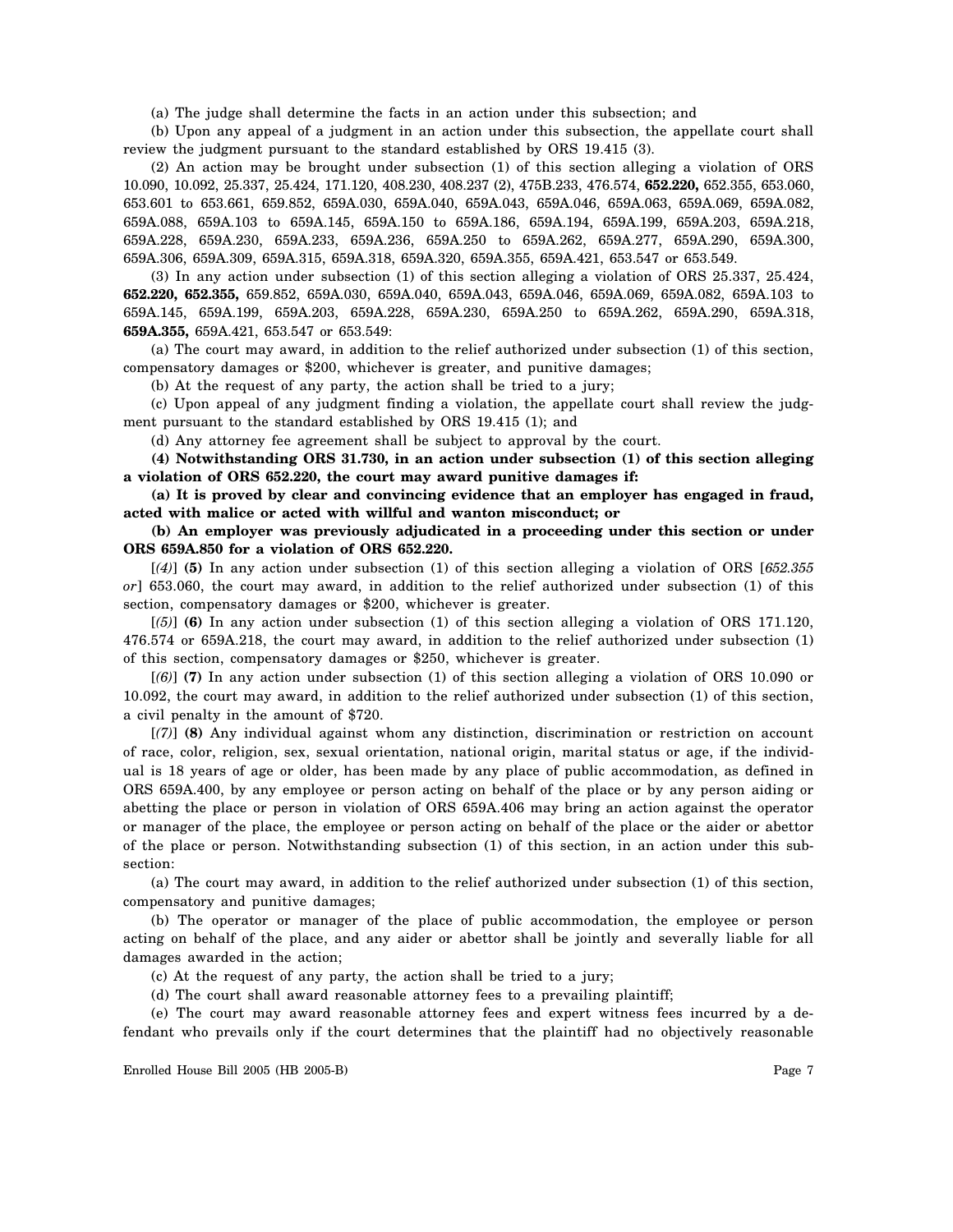basis for asserting a claim or no reasonable basis for appealing an adverse decision of a trial court; and

(f) Upon any appeal of a judgment under this subsection, the appellate court shall review the judgment pursuant to the standard established by ORS 19.415 (1).

[*(8)*] **(9)** When the commissioner or the Attorney General has reasonable cause to believe that a person or group of persons is engaged in a pattern or practice of resistance to the rights protected by ORS 659A.145 or 659A.421 or federal housing law, or that a group of persons has been denied any of the rights protected by ORS 659A.145 or 659A.421 or federal housing law, the commissioner or the Attorney General may file a civil action on behalf of the aggrieved persons in the same manner as a person or group of persons may file a civil action under this section. In a civil action filed under this subsection, the court may assess against the respondent, in addition to the relief authorized under subsections (1) and (3) of this section, a civil penalty:

(a) In an amount not exceeding \$50,000 for a first violation; and

(b) In an amount not exceeding \$100,000 for any subsequent violation.

[*(9)*] **(10)** In any action under subsection (1) of this section alleging a violation of ORS 659A.145 or 659A.421 or alleging discrimination under federal housing law, when the commissioner is pursuing the action on behalf of an aggrieved complainant, the court shall award reasonable attorney fees to the commissioner if the commissioner prevails in the action. The court may award reasonable attorney fees and expert witness fees incurred by a defendant that prevails in the action if the court determines that the commissioner had no objectively reasonable basis for asserting the claim or for appealing an adverse decision of the trial court.

[*(10)*] **(11)** In an action under subsection (1) or [*(8)*] **(9)** of this section alleging a violation of ORS 659A.145 or 659A.421 or discrimination under federal housing law:

(a) "Aggrieved person" includes a person who believes that the person:

(A) Has been injured by an unlawful practice or discriminatory housing practice; or

(B) Will be injured by an unlawful practice or discriminatory housing practice that is about to occur.

(b) An aggrieved person in regard to issues to be determined in an action may intervene as of right in the action. The Attorney General may intervene in the action if the Attorney General certifies that the case is of general public importance. The court may allow an intervenor prevailing party costs and reasonable attorney fees at trial and on appeal.

**SECTION 10.** ORS 659A.885, as amended by section 5, chapter 73, Oregon Laws 2016, and section 9 of this 2017 Act, is amended to read:

659A.885. (1) Any person claiming to be aggrieved by an unlawful practice specified in subsection (2) of this section may file a civil action in circuit court. In any action under this subsection, the court may order injunctive relief and any other equitable relief that may be appropriate, including but not limited to reinstatement or the hiring of employees with or without back pay. A court may order back pay in an action under this subsection only for the two-year period immediately preceding the filing of a complaint under ORS 659A.820 with the Commissioner of the Bureau of Labor and Industries, or if a complaint was not filed before the action was commenced, the twoyear period immediately preceding the filing of the action. In any action under this subsection, the court may allow the prevailing party costs and reasonable attorney fees at trial and on appeal. Except as provided in subsection (3) of this section:

(a) The judge shall determine the facts in an action under this subsection; and

(b) Upon any appeal of a judgment in an action under this subsection, the appellate court shall review the judgment pursuant to the standard established by ORS 19.415 (3).

(2) An action may be brought under subsection (1) of this section alleging a violation of ORS 10.090, 10.092, 25.337, 25.424, 171.120, 408.230, 408.237 (2), 475B.233, 476.574, 652.220, 652.355, 653.060, 653.601 to 653.661, 659.852, 659A.030, 659A.040, 659A.043, 659A.046, 659A.063, 659A.069, 659A.082, 659A.088, 659A.103 to 659A.145, 659A.150 to 659A.186, 659A.194, 659A.199, 659A.203, 659A.218, 659A.228, 659A.230, 659A.233, 659A.236, 659A.250 to 659A.262, 659A.277, 659A.290, 659A.300,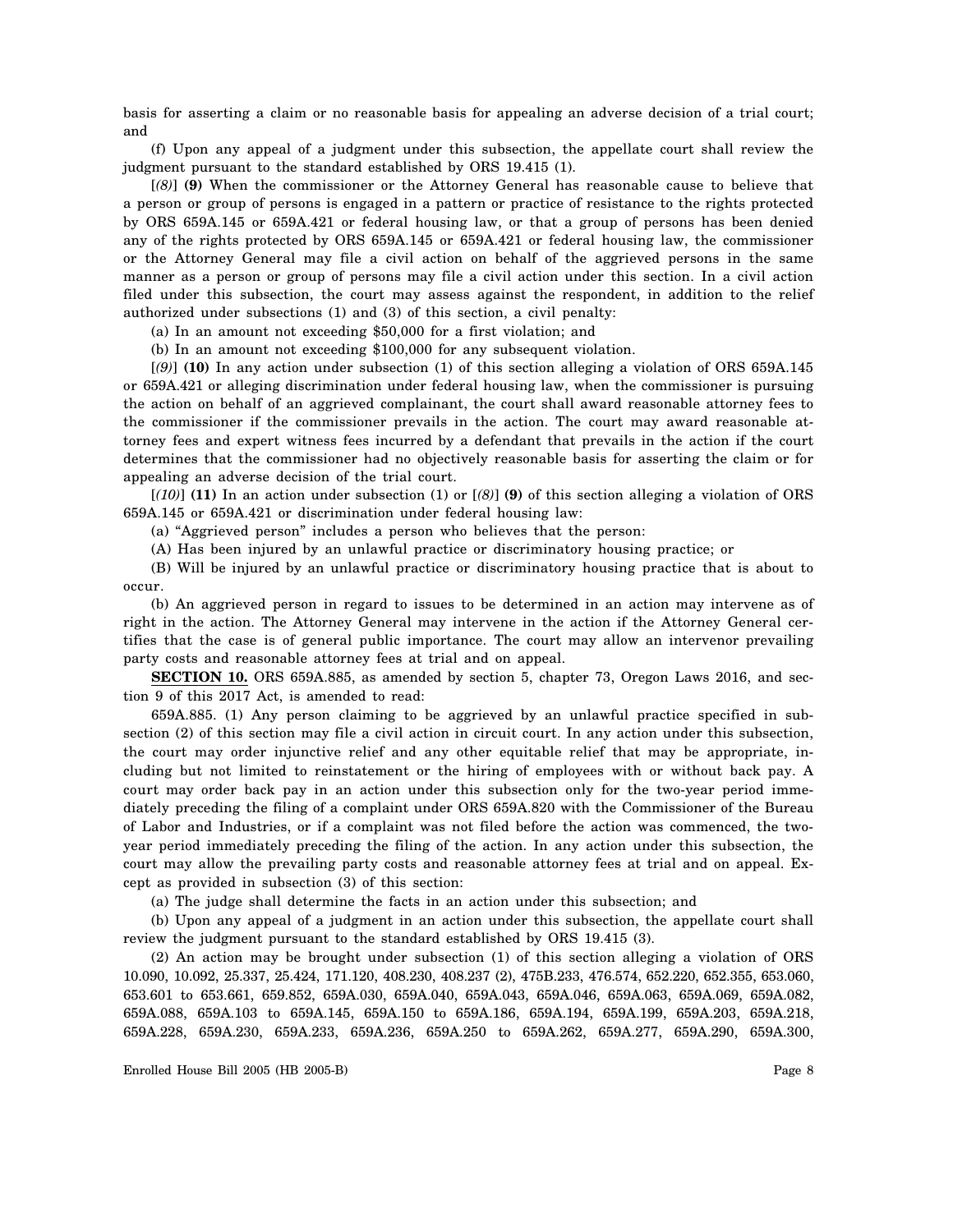## 659A.306, 659A.309, 659A.315, 659A.318, 659A.320, 659A.355, 659A.421, 653.547 or 653.549 **or section 4 of this 2017 Act**.

(3) In any action under subsection (1) of this section alleging a violation of ORS 25.337, 25.424, 652.220, 652.355, 659.852, 659A.030, 659A.040, 659A.043, 659A.046, 659A.069, 659A.082, 659A.103 to 659A.145, 659A.199, 659A.203, 659A.228, 659A.230, 659A.250 to 659A.262, 659A.290, 659A.318, 659A.355, 659A.421, 653.547 or 653.549 **or section 4 of this 2017 Act**:

(a) The court may award, in addition to the relief authorized under subsection (1) of this section, compensatory damages or \$200, whichever is greater, and punitive damages;

(b) At the request of any party, the action shall be tried to a jury;

(c) Upon appeal of any judgment finding a violation, the appellate court shall review the judgment pursuant to the standard established by ORS 19.415 (1); and

(d) Any attorney fee agreement shall be subject to approval by the court.

(4) Notwithstanding ORS 31.730, in an action under subsection (1) of this section alleging a violation of ORS 652.220, the court may award punitive damages if:

(a) It is proved by clear and convincing evidence that an employer has engaged in fraud, acted with malice or acted with willful and wanton misconduct; or

(b) An employer was previously adjudicated in a proceeding under this section or under ORS 659A.850 for a violation of ORS 652.220.

(5) In any action under subsection (1) of this section alleging a violation of ORS 653.060, the court may award, in addition to the relief authorized under subsection (1) of this section, compensatory damages or \$200, whichever is greater.

(6) In any action under subsection (1) of this section alleging a violation of ORS 171.120, 476.574 or 659A.218, the court may award, in addition to the relief authorized under subsection (1) of this section, compensatory damages or \$250, whichever is greater.

(7) In any action under subsection (1) of this section alleging a violation of ORS 10.090 or 10.092, the court may award, in addition to the relief authorized under subsection (1) of this section, a civil penalty in the amount of \$720.

(8) Any individual against whom any distinction, discrimination or restriction on account of race, color, religion, sex, sexual orientation, national origin, marital status or age, if the individual is 18 years of age or older, has been made by any place of public accommodation, as defined in ORS 659A.400, by any employee or person acting on behalf of the place or by any person aiding or abetting the place or person in violation of ORS 659A.406 may bring an action against the operator or manager of the place, the employee or person acting on behalf of the place or the aider or abettor of the place or person. Notwithstanding subsection (1) of this section, in an action under this subsection:

(a) The court may award, in addition to the relief authorized under subsection (1) of this section, compensatory and punitive damages;

(b) The operator or manager of the place of public accommodation, the employee or person acting on behalf of the place, and any aider or abettor shall be jointly and severally liable for all damages awarded in the action;

(c) At the request of any party, the action shall be tried to a jury;

(d) The court shall award reasonable attorney fees to a prevailing plaintiff;

(e) The court may award reasonable attorney fees and expert witness fees incurred by a defendant who prevails only if the court determines that the plaintiff had no objectively reasonable basis for asserting a claim or no reasonable basis for appealing an adverse decision of a trial court; and

(f) Upon any appeal of a judgment under this subsection, the appellate court shall review the judgment pursuant to the standard established by ORS 19.415 (1).

(9) When the commissioner or the Attorney General has reasonable cause to believe that a person or group of persons is engaged in a pattern or practice of resistance to the rights protected by ORS 659A.145 or 659A.421 or federal housing law, or that a group of persons has been denied any of the rights protected by ORS 659A.145 or 659A.421 or federal housing law, the commissioner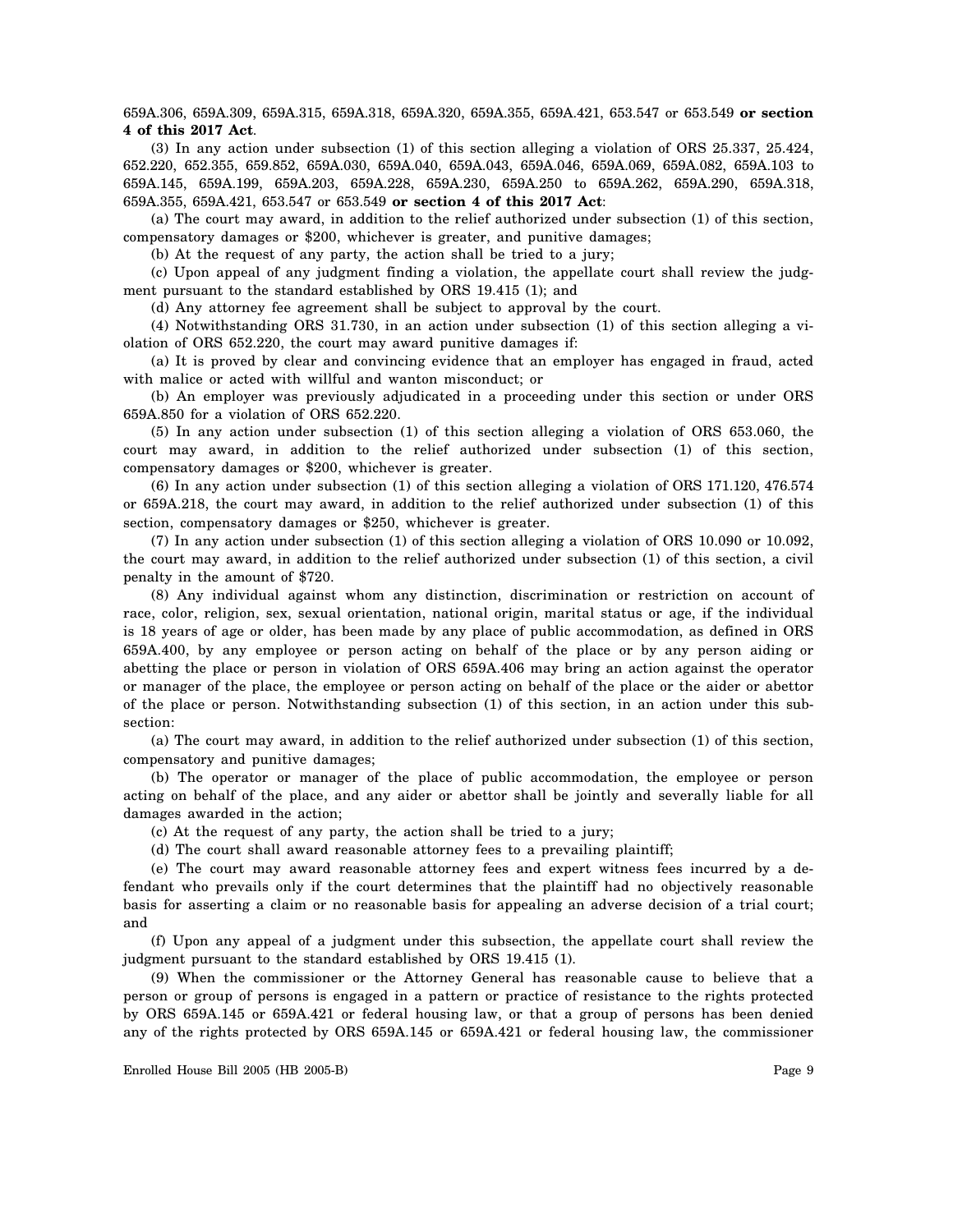or the Attorney General may file a civil action on behalf of the aggrieved persons in the same manner as a person or group of persons may file a civil action under this section. In a civil action filed under this subsection, the court may assess against the respondent, in addition to the relief authorized under subsections (1) and (3) of this section, a civil penalty:

(a) In an amount not exceeding \$50,000 for a first violation; and

(b) In an amount not exceeding \$100,000 for any subsequent violation.

(10) In any action under subsection (1) of this section alleging a violation of ORS 659A.145 or 659A.421 or alleging discrimination under federal housing law, when the commissioner is pursuing the action on behalf of an aggrieved complainant, the court shall award reasonable attorney fees to the commissioner if the commissioner prevails in the action. The court may award reasonable attorney fees and expert witness fees incurred by a defendant that prevails in the action if the court determines that the commissioner had no objectively reasonable basis for asserting the claim or for appealing an adverse decision of the trial court.

(11) In an action under subsection (1) or (9) of this section alleging a violation of ORS 659A.145 or 659A.421 or discrimination under federal housing law:

(a) "Aggrieved person" includes a person who believes that the person:

(A) Has been injured by an unlawful practice or discriminatory housing practice; or

(B) Will be injured by an unlawful practice or discriminatory housing practice that is about to occur.

(b) An aggrieved person in regard to issues to be determined in an action may intervene as of right in the action. The Attorney General may intervene in the action if the Attorney General certifies that the case is of general public importance. The court may allow an intervenor prevailing party costs and reasonable attorney fees at trial and on appeal.

**SECTION 11. Section 12 of this 2017 Act is added to and made a part of ORS 652.210 to 652.230.**

**SECTION 12. (1) In a civil action under ORS 652.230 or 659A.885 (1) alleging a violation of ORS 652.220, the employer may file a motion to disallow an award of compensatory and punitive damages. The court shall grant the motion if the employer demonstrates, by a preponderance of the evidence, that the employer:**

**(a) Completed, within three years before the date that the employee filed the action, an equal-pay analysis of the employer's pay practices in good faith that was:**

**(A) Reasonable in detail and in scope in light of the size of the employer; and**

**(B) Related to the protected class asserted by the plaintiff in the action; and**

**(b) Eliminated the wage differentials for the plaintiff and has made reasonable and substantial progress toward eliminating wage differentials for the protected class asserted by the plaintiff.**

**(2) If the court grants the motion filed under this section, the court may award back pay only for the two-year period immediately preceding the filing of the action and may allow the prevailing plaintiff costs and reasonable attorney fees, but may not award compensatory or punitive damages.**

**(3) Evidence of an equal-pay analysis undertaken in accordance with subsection (1) of this section is inadmissible in any other proceeding.**

**(4) Information that an employer has not completed an equal-pay analysis may not be used as evidence of a violation of ORS 652.220 in an action under ORS 652.230 or 659A.885 alleging a violation of ORS 652.220.**

**SECTION 13. The amendments to ORS 659A.885 by section 10 of this 2017 Act become operative on January 1, 2024.**

**SECTION 14. Section 12 of this 2017 Act and the amendments to ORS 652.210, 652.220, 652.230, 659A.820, 659A.870, 659A.875 and 659A.885 by sections 1 to 3 and 5 to 9 of this 2017 Act become operative on January 1, 2019.**

**SECTION 15. This 2017 Act takes effect on the 91st day after the date on which the 2017 regular session of the Seventy-ninth Legislative Assembly adjourns sine die.**